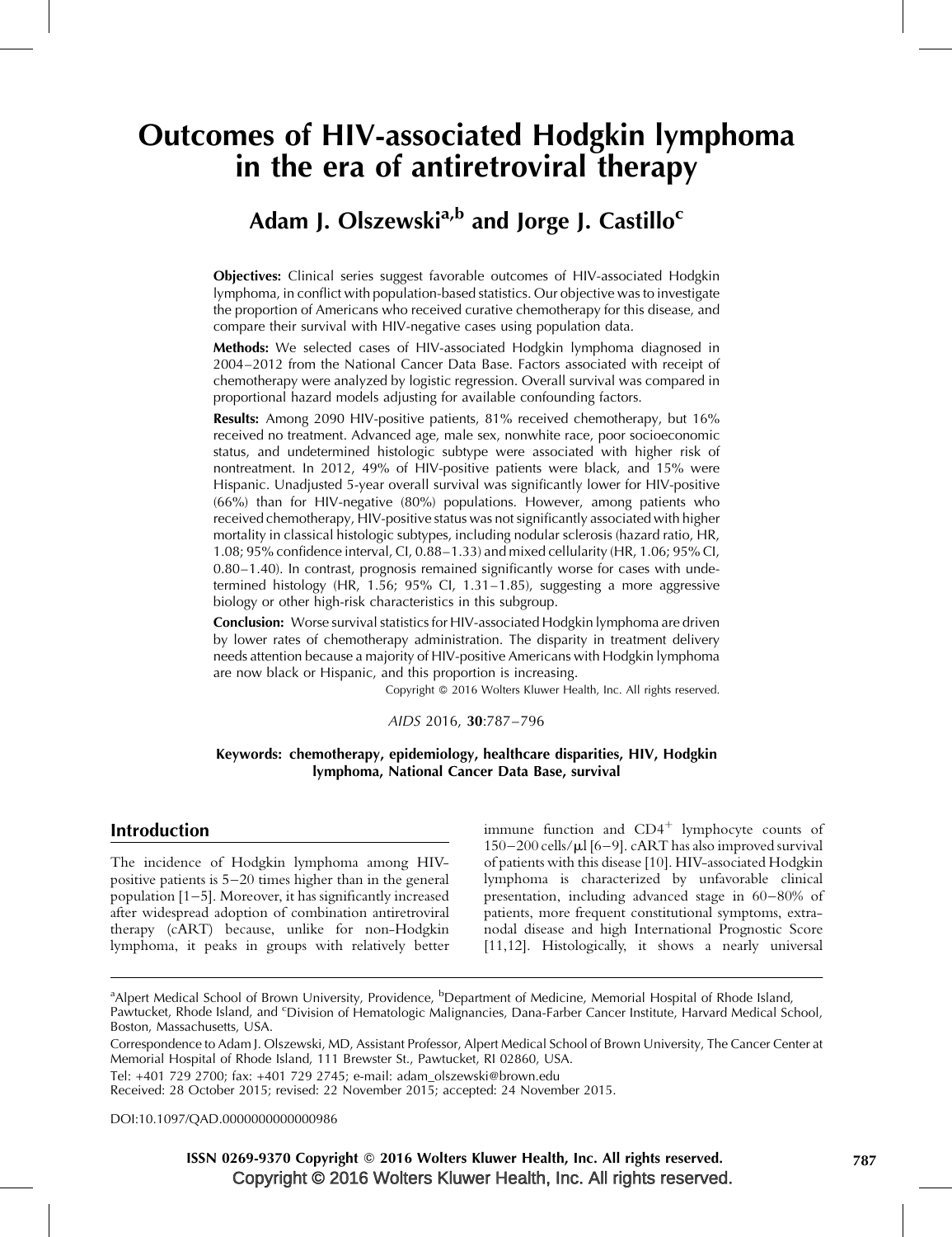expression of the Epstein–Barr virus-encoded genes, and a high prevalence of the mixed cellularity morphologic subtype [\[13,14\]](#page-8-0).

Several observational cohorts of HIV-positive patients on cART who were treated using paradigms identical to HIV-negative patients have suggested similar survival regardless of HIV status [\[11,12,15,16\].](#page-8-0) In contrast, population-based studies from the United States, including the analyses from the Centers for AIDS Research Network of Integrated Clinical Systems [\[17\]](#page-8-0) and from the National Cancer Institute/Surveillance, Epidemiology and End Results programme [\[18\]](#page-8-0), demonstrated consistently poor overall survival (OS) with 5-year estimate of about 63%. They were however limited by lack of information about administration of lymphoma-directed therapy and cART. Data from cancer registries indicate that HIV-infected individuals may have nearly double the odds of not receiving therapy for their cancer, although these odds have improved over time for some malignancies [\[19\].](#page-8-0) Chemotherapy is an essential treatment modality critical for achieving cure in all forms of classical Hodgkin lymphoma [\[20,21\]](#page-8-0).

We hypothesized that the unfavorable survival statistics for HIV-associated Hodgkin lymphoma from the United States are related to suboptimal delivery of chemotherapy, and our objective was to evaluate management patterns, trends and associated survival outcomes among HIVpositive patients using comprehensive nationwide data.

## Patients and methods

## Data source and cohort selection

We obtained records from the National Cancer Data Base (NCDB), a joint programme sponsored by the Commission on Cancer of the American College of Surgeons and the American Cancer Society [\[22\].](#page-8-0) The NCDB collects registry records from over 1500 cancer programmes in the United States which meet prespecified quality standards, including mandatory 90% follow-up rate for all cancer cases diagnosed within 5 years. Although a number of facilities, particularly those with limited oncology services, are excluded from the research files, creating potential geographical and demographic bias [\[23\]](#page-8-0), the database captures over 70% of all incident cancer cases in the country, and duplicate records are eliminated using standardized algorithms. The NCDB contains information about patient demographics, comorbidities, socioeconomic status, cancer histology, stage, and the first course of therapy, defined as all modalities of treatment recorded in the treatment plan and administered before disease progression or recurrence. Details of dose, field and technique of radiation therapy are collected, but specific chemotherapy drugs, regimens, doses or treatment duration are not. OS is the only available endpoint, because response to therapy, cancer recurrences or cause of death are not recorded. OS is calculated from the date of diagnosis until death or censoring at last follow-up obtained by the registry. Participating institutions are required to collect survival data on at least 90% of known living cases annually.

We extracted data on all cases of Hodgkin lymphoma reported to the NCDB between 2004 and 2012 ( $N = 50$ ) 748), with OS available for patients diagnosed up to 2011. During this timeframe, as part of the Collaborative Staging System, the programme recorded HIV status for all patients with Hodgkin lymphoma. Further details of the HIV infection, such as  $CD4^+$  cell counts, presence of AIDS, opportunistic infections, or use of cARTwere not available. We excluded cases treated outside of the reporting facility ( $N = 4657$ ), for which the NCDB does not require collection of treatment or follow-up data, as well as nodular lymphocyte predominant histology  $(N = 2156)$ , because of its specific clinical course and treatment paradigms.

We classified race and ethnicity as white non-Hispanic, white Hispanic, black, and Asian/other. We approximated the commonly used clinical definitions of early favorable (stage I/IIA), unfavorable (I/IIB) or advanced (III/IV) stage Hodgkin lymphoma, although only Ann Arbor stage designation and presence of B-symptoms were available for this purpose, whereas bulky tumor designation, sedimentation rate or number of nodal sites were not. Socioeconomic data were provided as quintiles of median household income in patients' zip code of residence. The type of treating facility was designated according to the Commission on Cancer categories (community, comprehensive community or academic/ research programme) based on annual case volume and available oncology services.

## Statistical analysis

Patient characteristics were tabulated, and proportions of patients treated with specific modalities were compared by  $\chi^2$  test. Trends in proportions over time were assessed by log-binomial regression (separately for groups with or without HIV), reporting average annual percentage change (APC) [\[24\].](#page-8-0) Factors associated with nonreceipt of chemotherapy among HIV-positive patients were analyzed using a mixed-effects logistic regression model, thus allowing us to analyze the random effect related to clustering of treatment patterns by facility, reporting odds ratios (OR) and intra-class correlation [\[25\].](#page-8-0) For this model, missing data on Hodgkin lymphoma stage (3%), B-symptoms (9%), health insurance (3%), median income (2%) and chemotherapy administration (2%) were multiply imputed into 20 datasets by chained equations to minimize bias [\[26\].](#page-9-0) OS at 5 years was calculated using the Kaplan–Meier estimator in strata defined by stage and HIV status. Trends in survival among HIV-positive patients were compared using two methods: log-rank test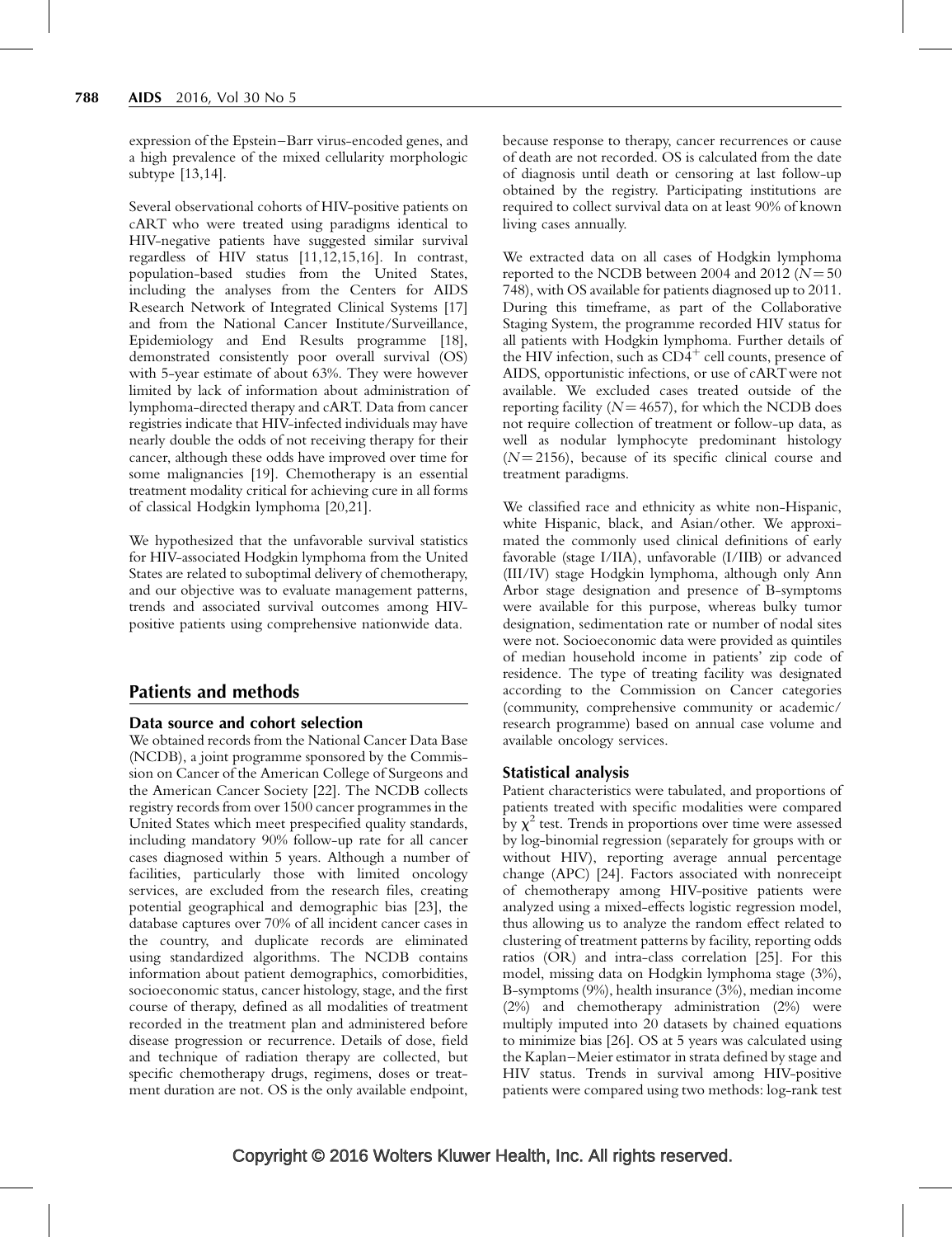for cohort analysis stratified by year of diagnosis, and period survival method using time-at-risk data only from patients entering follow-up during a specific calendar year [\[27\].](#page-9-0) For multivariable survival analysis, we fitted proportional hazard models in which HIV status was included as an independent variable, reporting a hazard ratio (HR). The proportional hazard assumption in the models was assessed by the global Grambsch and Therneau test based on scaled Schoenfeld residuals, and by testing the interaction of HIV status with time [\[28\]](#page-9-0). The models adjusted for sex, race, year of diagnosis, type of health insurance and median income, whereas age categories (18–39, 40–59, 60–74 and  $\geq$ 75 years), stage, and presence of B-symptoms were included as stratification variables. We introduced an interaction between sex and race because of its known association with survival, and between the HIV status and histologic subtype, but no other interactions. All estimates are presented with 95% confidence intervals (CI). Analyses were conducted using Stata MP 14.0 (StataCorp LP, College Station, Texas, USA).

#### Results

Among 43 935 patients with classical Hodgkin lymphoma recorded in the NCDB between 2004 and 2012, 2090 (5%) were HIV-positive. This proportion was unchanged throughout the study period. Thirty-eight percent of cases had unrecorded HIV status. They were included in the HIV-negative group following the methodology from a prior population-based National Cancer Institute study, to avoid potential bias from differential treatment patterns among patients who were or were not tested for HIV [\[18\]](#page-8-0). Clinical characteristics and outcomes in groups with HIV-negative or unrecorded status were very similar (Supplemental Table S1, [http://links.lww.com/QAD/](http://links.lww.com/QAD/A848) [A848](http://links.lww.com/QAD/A848)). As a sensitivity analysis, we conducted all comparative analyses using only cases with unequivocal HIV-positive or negative status, and found consistent results. HIV-positive patients were on average older, primarily in the 40 to 59-year-old group (Table 1), with a predominance of men and a significantly higher proportion of white Hispanic or black race. HIV-positive patients resided more frequently in metropolitan areas with low median income, received treatment in academic/research facilities, and had Medicaid health insurance corresponding to their disability or poverty status. Moreover, the proportion of HIV-positive black patients significantly increased from 31% in 2004 to 49% in 2012 (APC, 7.0%, 95% CI, 4.6-9.4%,  $P < 0.00001$ ), which was not observed in the HIV-negative population ([Fig. 1](#page-3-0)a).

Two-thirds of HIV-positive patients had advanced-stage Hodgkin lymphoma, and most had B-symptoms – in reverse of proportions observed within the HIV-negative Table 1. Characteristics of HIV-positive and negative patients with Hodgkin lymphoma.

| $\overline{\mathsf{N}}$<br>2090<br>41 845<br>Age, median (interquartile range)<br>$40(27-59)$<br>$43(35-51)$<br>Age group, $N$ $\left(\frac{9}{6}\right)$<br>$18-39$ years<br>772 (36.9)<br>20 737 (49.6)<br>$40-59$ years<br>11 117 (26.6)<br>1116 (53.4)<br>5996 (14.3)<br>$60 - 74$ years<br>159 (7.6)<br>>75 years<br>43 (2.1)<br>3995 (9.5)<br>Sex, $N$ $\left(\frac{9}{6}\right)$<br>Female<br>19 774 (47.3)<br>410 (19.6)<br>Male<br>1680 (80.4)<br>22 071 (52.7)<br>Race, $N$ (%)<br>White non-Hispanic<br>869 (41.6)<br>32 198 (76.9)<br>White Hispanic<br>356 (17.0)<br>3186 (7.6)<br>775 (37.1)<br>Black<br>4494 (10.7)<br>Asian or other<br>90(4.3)<br>1967 (4.7)<br>Stage, $N$ $\left(\frac{9}{6}\right)$<br>I/IIA ('early favorable')<br>310 (14.8)<br>14 998 (35.8)<br>I/IIB ('early unfavorable')<br>303 (14.5)<br>7123 (17.0)<br>I/IIB unclassifiable <sup>b</sup><br>46(2.2)<br>2160 (5.2)<br>III/IV<br>1372 (65.6)<br>16 589 (39.3)<br>59 (2.8)<br>975 (2.3)<br>Unrecorded<br>B-symptoms, $N$ (%)<br>Absent<br>573 (27.4)<br>21 308 (50.9)<br>Present<br>1329 (63.6)<br>16 437 (39.3)<br>188 (9.0)<br>Unrecorded<br>4100 (9.8)<br>Histologic subtype, N (%)<br>Nodular sclerosis<br>23 993 (57.3)<br>668 (32.0)<br>Mixed cellularity<br>4780 (11.4)<br>459 (22.0)<br>Lymphocyte-depleted<br>71(3.4)<br>591 (1.4)<br>Lymphocyte-rich<br>63 (3.0)<br>1634 (3.9)<br>Undetermined<br>829 (39.7)<br>10 847 (25.9)<br>Primary site, $N$ (%)<br>Nodal<br>1982 (94.8)<br>40 641 (97.1)<br>Extranodal<br>108(5.2)<br>1204 (2.9)<br>Health insurance, $N$ (%)<br>Uninsured<br>228 (10.9)<br>3406 (8.1)<br>Private<br>856 (41.0)<br>24 780 (59.2)<br>Medicaid<br>522 (25.0)<br>3928 (9.4)<br>Medicare<br>384 (18.4)<br>7841 (18.7)<br>Other<br>33 (1.6)<br>524 (1.3)<br>Unrecorded<br>67(3.2)<br>1366(3.3)<br>Median income, $N$ (%) <sup>c</sup><br>$<$ \$38 000<br>641 (30.7)<br>6789 (16.2)<br>\$38 000-\$47 999<br>484 (23.2)<br>9226 (22.0)<br>\$48 000-\$62 999<br>467 (22.3)<br>11 252 (26.9)<br>451 (21.6)<br>$>$ \$63 000<br>13 758 (32.9)<br>Unrecorded<br>47(2.2)<br>820 (2.0)<br>Type of cancer programme, $N$ (%) <sup>d</sup><br>Community<br>4486 (10.7)<br>191(9.1)<br>Comprehensive community<br>776 (37.1)<br>21 570 (51.5)<br>Academic or research<br>15 725 (37.6)<br>1123 (53.7)<br>Other<br>64 (0.2) | HIV-positive | HIV-negative <sup>a</sup> |
|------------------------------------------------------------------------------------------------------------------------------------------------------------------------------------------------------------------------------------------------------------------------------------------------------------------------------------------------------------------------------------------------------------------------------------------------------------------------------------------------------------------------------------------------------------------------------------------------------------------------------------------------------------------------------------------------------------------------------------------------------------------------------------------------------------------------------------------------------------------------------------------------------------------------------------------------------------------------------------------------------------------------------------------------------------------------------------------------------------------------------------------------------------------------------------------------------------------------------------------------------------------------------------------------------------------------------------------------------------------------------------------------------------------------------------------------------------------------------------------------------------------------------------------------------------------------------------------------------------------------------------------------------------------------------------------------------------------------------------------------------------------------------------------------------------------------------------------------------------------------------------------------------------------------------------------------------------------------------------------------------------------------------------------------------------------------------------------------------------------------------------------------------------------------------------------------------------------------------------------------------------------------------------------------------------------------------------|--------------|---------------------------|
|                                                                                                                                                                                                                                                                                                                                                                                                                                                                                                                                                                                                                                                                                                                                                                                                                                                                                                                                                                                                                                                                                                                                                                                                                                                                                                                                                                                                                                                                                                                                                                                                                                                                                                                                                                                                                                                                                                                                                                                                                                                                                                                                                                                                                                                                                                                                    |              |                           |
|                                                                                                                                                                                                                                                                                                                                                                                                                                                                                                                                                                                                                                                                                                                                                                                                                                                                                                                                                                                                                                                                                                                                                                                                                                                                                                                                                                                                                                                                                                                                                                                                                                                                                                                                                                                                                                                                                                                                                                                                                                                                                                                                                                                                                                                                                                                                    |              |                           |
|                                                                                                                                                                                                                                                                                                                                                                                                                                                                                                                                                                                                                                                                                                                                                                                                                                                                                                                                                                                                                                                                                                                                                                                                                                                                                                                                                                                                                                                                                                                                                                                                                                                                                                                                                                                                                                                                                                                                                                                                                                                                                                                                                                                                                                                                                                                                    |              |                           |
|                                                                                                                                                                                                                                                                                                                                                                                                                                                                                                                                                                                                                                                                                                                                                                                                                                                                                                                                                                                                                                                                                                                                                                                                                                                                                                                                                                                                                                                                                                                                                                                                                                                                                                                                                                                                                                                                                                                                                                                                                                                                                                                                                                                                                                                                                                                                    |              |                           |
|                                                                                                                                                                                                                                                                                                                                                                                                                                                                                                                                                                                                                                                                                                                                                                                                                                                                                                                                                                                                                                                                                                                                                                                                                                                                                                                                                                                                                                                                                                                                                                                                                                                                                                                                                                                                                                                                                                                                                                                                                                                                                                                                                                                                                                                                                                                                    |              |                           |
|                                                                                                                                                                                                                                                                                                                                                                                                                                                                                                                                                                                                                                                                                                                                                                                                                                                                                                                                                                                                                                                                                                                                                                                                                                                                                                                                                                                                                                                                                                                                                                                                                                                                                                                                                                                                                                                                                                                                                                                                                                                                                                                                                                                                                                                                                                                                    |              |                           |
|                                                                                                                                                                                                                                                                                                                                                                                                                                                                                                                                                                                                                                                                                                                                                                                                                                                                                                                                                                                                                                                                                                                                                                                                                                                                                                                                                                                                                                                                                                                                                                                                                                                                                                                                                                                                                                                                                                                                                                                                                                                                                                                                                                                                                                                                                                                                    |              |                           |
|                                                                                                                                                                                                                                                                                                                                                                                                                                                                                                                                                                                                                                                                                                                                                                                                                                                                                                                                                                                                                                                                                                                                                                                                                                                                                                                                                                                                                                                                                                                                                                                                                                                                                                                                                                                                                                                                                                                                                                                                                                                                                                                                                                                                                                                                                                                                    |              |                           |
|                                                                                                                                                                                                                                                                                                                                                                                                                                                                                                                                                                                                                                                                                                                                                                                                                                                                                                                                                                                                                                                                                                                                                                                                                                                                                                                                                                                                                                                                                                                                                                                                                                                                                                                                                                                                                                                                                                                                                                                                                                                                                                                                                                                                                                                                                                                                    |              |                           |
|                                                                                                                                                                                                                                                                                                                                                                                                                                                                                                                                                                                                                                                                                                                                                                                                                                                                                                                                                                                                                                                                                                                                                                                                                                                                                                                                                                                                                                                                                                                                                                                                                                                                                                                                                                                                                                                                                                                                                                                                                                                                                                                                                                                                                                                                                                                                    |              |                           |
|                                                                                                                                                                                                                                                                                                                                                                                                                                                                                                                                                                                                                                                                                                                                                                                                                                                                                                                                                                                                                                                                                                                                                                                                                                                                                                                                                                                                                                                                                                                                                                                                                                                                                                                                                                                                                                                                                                                                                                                                                                                                                                                                                                                                                                                                                                                                    |              |                           |
|                                                                                                                                                                                                                                                                                                                                                                                                                                                                                                                                                                                                                                                                                                                                                                                                                                                                                                                                                                                                                                                                                                                                                                                                                                                                                                                                                                                                                                                                                                                                                                                                                                                                                                                                                                                                                                                                                                                                                                                                                                                                                                                                                                                                                                                                                                                                    |              |                           |
|                                                                                                                                                                                                                                                                                                                                                                                                                                                                                                                                                                                                                                                                                                                                                                                                                                                                                                                                                                                                                                                                                                                                                                                                                                                                                                                                                                                                                                                                                                                                                                                                                                                                                                                                                                                                                                                                                                                                                                                                                                                                                                                                                                                                                                                                                                                                    |              |                           |
|                                                                                                                                                                                                                                                                                                                                                                                                                                                                                                                                                                                                                                                                                                                                                                                                                                                                                                                                                                                                                                                                                                                                                                                                                                                                                                                                                                                                                                                                                                                                                                                                                                                                                                                                                                                                                                                                                                                                                                                                                                                                                                                                                                                                                                                                                                                                    |              |                           |
|                                                                                                                                                                                                                                                                                                                                                                                                                                                                                                                                                                                                                                                                                                                                                                                                                                                                                                                                                                                                                                                                                                                                                                                                                                                                                                                                                                                                                                                                                                                                                                                                                                                                                                                                                                                                                                                                                                                                                                                                                                                                                                                                                                                                                                                                                                                                    |              |                           |
|                                                                                                                                                                                                                                                                                                                                                                                                                                                                                                                                                                                                                                                                                                                                                                                                                                                                                                                                                                                                                                                                                                                                                                                                                                                                                                                                                                                                                                                                                                                                                                                                                                                                                                                                                                                                                                                                                                                                                                                                                                                                                                                                                                                                                                                                                                                                    |              |                           |
|                                                                                                                                                                                                                                                                                                                                                                                                                                                                                                                                                                                                                                                                                                                                                                                                                                                                                                                                                                                                                                                                                                                                                                                                                                                                                                                                                                                                                                                                                                                                                                                                                                                                                                                                                                                                                                                                                                                                                                                                                                                                                                                                                                                                                                                                                                                                    |              |                           |
|                                                                                                                                                                                                                                                                                                                                                                                                                                                                                                                                                                                                                                                                                                                                                                                                                                                                                                                                                                                                                                                                                                                                                                                                                                                                                                                                                                                                                                                                                                                                                                                                                                                                                                                                                                                                                                                                                                                                                                                                                                                                                                                                                                                                                                                                                                                                    |              |                           |
|                                                                                                                                                                                                                                                                                                                                                                                                                                                                                                                                                                                                                                                                                                                                                                                                                                                                                                                                                                                                                                                                                                                                                                                                                                                                                                                                                                                                                                                                                                                                                                                                                                                                                                                                                                                                                                                                                                                                                                                                                                                                                                                                                                                                                                                                                                                                    |              |                           |
|                                                                                                                                                                                                                                                                                                                                                                                                                                                                                                                                                                                                                                                                                                                                                                                                                                                                                                                                                                                                                                                                                                                                                                                                                                                                                                                                                                                                                                                                                                                                                                                                                                                                                                                                                                                                                                                                                                                                                                                                                                                                                                                                                                                                                                                                                                                                    |              |                           |
|                                                                                                                                                                                                                                                                                                                                                                                                                                                                                                                                                                                                                                                                                                                                                                                                                                                                                                                                                                                                                                                                                                                                                                                                                                                                                                                                                                                                                                                                                                                                                                                                                                                                                                                                                                                                                                                                                                                                                                                                                                                                                                                                                                                                                                                                                                                                    |              |                           |
|                                                                                                                                                                                                                                                                                                                                                                                                                                                                                                                                                                                                                                                                                                                                                                                                                                                                                                                                                                                                                                                                                                                                                                                                                                                                                                                                                                                                                                                                                                                                                                                                                                                                                                                                                                                                                                                                                                                                                                                                                                                                                                                                                                                                                                                                                                                                    |              |                           |
|                                                                                                                                                                                                                                                                                                                                                                                                                                                                                                                                                                                                                                                                                                                                                                                                                                                                                                                                                                                                                                                                                                                                                                                                                                                                                                                                                                                                                                                                                                                                                                                                                                                                                                                                                                                                                                                                                                                                                                                                                                                                                                                                                                                                                                                                                                                                    |              |                           |
|                                                                                                                                                                                                                                                                                                                                                                                                                                                                                                                                                                                                                                                                                                                                                                                                                                                                                                                                                                                                                                                                                                                                                                                                                                                                                                                                                                                                                                                                                                                                                                                                                                                                                                                                                                                                                                                                                                                                                                                                                                                                                                                                                                                                                                                                                                                                    |              |                           |
|                                                                                                                                                                                                                                                                                                                                                                                                                                                                                                                                                                                                                                                                                                                                                                                                                                                                                                                                                                                                                                                                                                                                                                                                                                                                                                                                                                                                                                                                                                                                                                                                                                                                                                                                                                                                                                                                                                                                                                                                                                                                                                                                                                                                                                                                                                                                    |              |                           |
|                                                                                                                                                                                                                                                                                                                                                                                                                                                                                                                                                                                                                                                                                                                                                                                                                                                                                                                                                                                                                                                                                                                                                                                                                                                                                                                                                                                                                                                                                                                                                                                                                                                                                                                                                                                                                                                                                                                                                                                                                                                                                                                                                                                                                                                                                                                                    |              |                           |
|                                                                                                                                                                                                                                                                                                                                                                                                                                                                                                                                                                                                                                                                                                                                                                                                                                                                                                                                                                                                                                                                                                                                                                                                                                                                                                                                                                                                                                                                                                                                                                                                                                                                                                                                                                                                                                                                                                                                                                                                                                                                                                                                                                                                                                                                                                                                    |              |                           |
|                                                                                                                                                                                                                                                                                                                                                                                                                                                                                                                                                                                                                                                                                                                                                                                                                                                                                                                                                                                                                                                                                                                                                                                                                                                                                                                                                                                                                                                                                                                                                                                                                                                                                                                                                                                                                                                                                                                                                                                                                                                                                                                                                                                                                                                                                                                                    |              |                           |
|                                                                                                                                                                                                                                                                                                                                                                                                                                                                                                                                                                                                                                                                                                                                                                                                                                                                                                                                                                                                                                                                                                                                                                                                                                                                                                                                                                                                                                                                                                                                                                                                                                                                                                                                                                                                                                                                                                                                                                                                                                                                                                                                                                                                                                                                                                                                    |              |                           |
|                                                                                                                                                                                                                                                                                                                                                                                                                                                                                                                                                                                                                                                                                                                                                                                                                                                                                                                                                                                                                                                                                                                                                                                                                                                                                                                                                                                                                                                                                                                                                                                                                                                                                                                                                                                                                                                                                                                                                                                                                                                                                                                                                                                                                                                                                                                                    |              |                           |
|                                                                                                                                                                                                                                                                                                                                                                                                                                                                                                                                                                                                                                                                                                                                                                                                                                                                                                                                                                                                                                                                                                                                                                                                                                                                                                                                                                                                                                                                                                                                                                                                                                                                                                                                                                                                                                                                                                                                                                                                                                                                                                                                                                                                                                                                                                                                    |              |                           |
|                                                                                                                                                                                                                                                                                                                                                                                                                                                                                                                                                                                                                                                                                                                                                                                                                                                                                                                                                                                                                                                                                                                                                                                                                                                                                                                                                                                                                                                                                                                                                                                                                                                                                                                                                                                                                                                                                                                                                                                                                                                                                                                                                                                                                                                                                                                                    |              |                           |
|                                                                                                                                                                                                                                                                                                                                                                                                                                                                                                                                                                                                                                                                                                                                                                                                                                                                                                                                                                                                                                                                                                                                                                                                                                                                                                                                                                                                                                                                                                                                                                                                                                                                                                                                                                                                                                                                                                                                                                                                                                                                                                                                                                                                                                                                                                                                    |              |                           |
|                                                                                                                                                                                                                                                                                                                                                                                                                                                                                                                                                                                                                                                                                                                                                                                                                                                                                                                                                                                                                                                                                                                                                                                                                                                                                                                                                                                                                                                                                                                                                                                                                                                                                                                                                                                                                                                                                                                                                                                                                                                                                                                                                                                                                                                                                                                                    |              |                           |
|                                                                                                                                                                                                                                                                                                                                                                                                                                                                                                                                                                                                                                                                                                                                                                                                                                                                                                                                                                                                                                                                                                                                                                                                                                                                                                                                                                                                                                                                                                                                                                                                                                                                                                                                                                                                                                                                                                                                                                                                                                                                                                                                                                                                                                                                                                                                    |              |                           |
|                                                                                                                                                                                                                                                                                                                                                                                                                                                                                                                                                                                                                                                                                                                                                                                                                                                                                                                                                                                                                                                                                                                                                                                                                                                                                                                                                                                                                                                                                                                                                                                                                                                                                                                                                                                                                                                                                                                                                                                                                                                                                                                                                                                                                                                                                                                                    |              |                           |
|                                                                                                                                                                                                                                                                                                                                                                                                                                                                                                                                                                                                                                                                                                                                                                                                                                                                                                                                                                                                                                                                                                                                                                                                                                                                                                                                                                                                                                                                                                                                                                                                                                                                                                                                                                                                                                                                                                                                                                                                                                                                                                                                                                                                                                                                                                                                    |              |                           |
|                                                                                                                                                                                                                                                                                                                                                                                                                                                                                                                                                                                                                                                                                                                                                                                                                                                                                                                                                                                                                                                                                                                                                                                                                                                                                                                                                                                                                                                                                                                                                                                                                                                                                                                                                                                                                                                                                                                                                                                                                                                                                                                                                                                                                                                                                                                                    |              |                           |
|                                                                                                                                                                                                                                                                                                                                                                                                                                                                                                                                                                                                                                                                                                                                                                                                                                                                                                                                                                                                                                                                                                                                                                                                                                                                                                                                                                                                                                                                                                                                                                                                                                                                                                                                                                                                                                                                                                                                                                                                                                                                                                                                                                                                                                                                                                                                    |              |                           |
|                                                                                                                                                                                                                                                                                                                                                                                                                                                                                                                                                                                                                                                                                                                                                                                                                                                                                                                                                                                                                                                                                                                                                                                                                                                                                                                                                                                                                                                                                                                                                                                                                                                                                                                                                                                                                                                                                                                                                                                                                                                                                                                                                                                                                                                                                                                                    |              |                           |
|                                                                                                                                                                                                                                                                                                                                                                                                                                                                                                                                                                                                                                                                                                                                                                                                                                                                                                                                                                                                                                                                                                                                                                                                                                                                                                                                                                                                                                                                                                                                                                                                                                                                                                                                                                                                                                                                                                                                                                                                                                                                                                                                                                                                                                                                                                                                    |              |                           |
|                                                                                                                                                                                                                                                                                                                                                                                                                                                                                                                                                                                                                                                                                                                                                                                                                                                                                                                                                                                                                                                                                                                                                                                                                                                                                                                                                                                                                                                                                                                                                                                                                                                                                                                                                                                                                                                                                                                                                                                                                                                                                                                                                                                                                                                                                                                                    |              |                           |
|                                                                                                                                                                                                                                                                                                                                                                                                                                                                                                                                                                                                                                                                                                                                                                                                                                                                                                                                                                                                                                                                                                                                                                                                                                                                                                                                                                                                                                                                                                                                                                                                                                                                                                                                                                                                                                                                                                                                                                                                                                                                                                                                                                                                                                                                                                                                    |              |                           |
|                                                                                                                                                                                                                                                                                                                                                                                                                                                                                                                                                                                                                                                                                                                                                                                                                                                                                                                                                                                                                                                                                                                                                                                                                                                                                                                                                                                                                                                                                                                                                                                                                                                                                                                                                                                                                                                                                                                                                                                                                                                                                                                                                                                                                                                                                                                                    |              |                           |
|                                                                                                                                                                                                                                                                                                                                                                                                                                                                                                                                                                                                                                                                                                                                                                                                                                                                                                                                                                                                                                                                                                                                                                                                                                                                                                                                                                                                                                                                                                                                                                                                                                                                                                                                                                                                                                                                                                                                                                                                                                                                                                                                                                                                                                                                                                                                    |              |                           |
|                                                                                                                                                                                                                                                                                                                                                                                                                                                                                                                                                                                                                                                                                                                                                                                                                                                                                                                                                                                                                                                                                                                                                                                                                                                                                                                                                                                                                                                                                                                                                                                                                                                                                                                                                                                                                                                                                                                                                                                                                                                                                                                                                                                                                                                                                                                                    |              |                           |
|                                                                                                                                                                                                                                                                                                                                                                                                                                                                                                                                                                                                                                                                                                                                                                                                                                                                                                                                                                                                                                                                                                                                                                                                                                                                                                                                                                                                                                                                                                                                                                                                                                                                                                                                                                                                                                                                                                                                                                                                                                                                                                                                                                                                                                                                                                                                    |              |                           |
|                                                                                                                                                                                                                                                                                                                                                                                                                                                                                                                                                                                                                                                                                                                                                                                                                                                                                                                                                                                                                                                                                                                                                                                                                                                                                                                                                                                                                                                                                                                                                                                                                                                                                                                                                                                                                                                                                                                                                                                                                                                                                                                                                                                                                                                                                                                                    |              |                           |
|                                                                                                                                                                                                                                                                                                                                                                                                                                                                                                                                                                                                                                                                                                                                                                                                                                                                                                                                                                                                                                                                                                                                                                                                                                                                                                                                                                                                                                                                                                                                                                                                                                                                                                                                                                                                                                                                                                                                                                                                                                                                                                                                                                                                                                                                                                                                    |              |                           |
|                                                                                                                                                                                                                                                                                                                                                                                                                                                                                                                                                                                                                                                                                                                                                                                                                                                                                                                                                                                                                                                                                                                                                                                                                                                                                                                                                                                                                                                                                                                                                                                                                                                                                                                                                                                                                                                                                                                                                                                                                                                                                                                                                                                                                                                                                                                                    |              |                           |
|                                                                                                                                                                                                                                                                                                                                                                                                                                                                                                                                                                                                                                                                                                                                                                                                                                                                                                                                                                                                                                                                                                                                                                                                                                                                                                                                                                                                                                                                                                                                                                                                                                                                                                                                                                                                                                                                                                                                                                                                                                                                                                                                                                                                                                                                                                                                    |              |                           |

<sup>a</sup> All *P* values for comparisons were  $\lt$  0.00001.

**Because of unrecorded B-symptoms.** 

<sup>c</sup>Median household income in patient's area of residence according to the 2012 American Community Survey data.

<sup>d</sup>According to the designation by the Commission on Cancer Accreditation programme.

group. HIV-positive Hodgkin lymphoma was also more frequently extranodal in origin, with most frequent sites being bone marrow (46% of extranodal cases), gastrointestinal tract (28%) and head and neck mucosa (13%). Although nodular sclerosis was the most common histologic subtype identified in both populations, mixed cellularity cases were twice as frequent among HIV-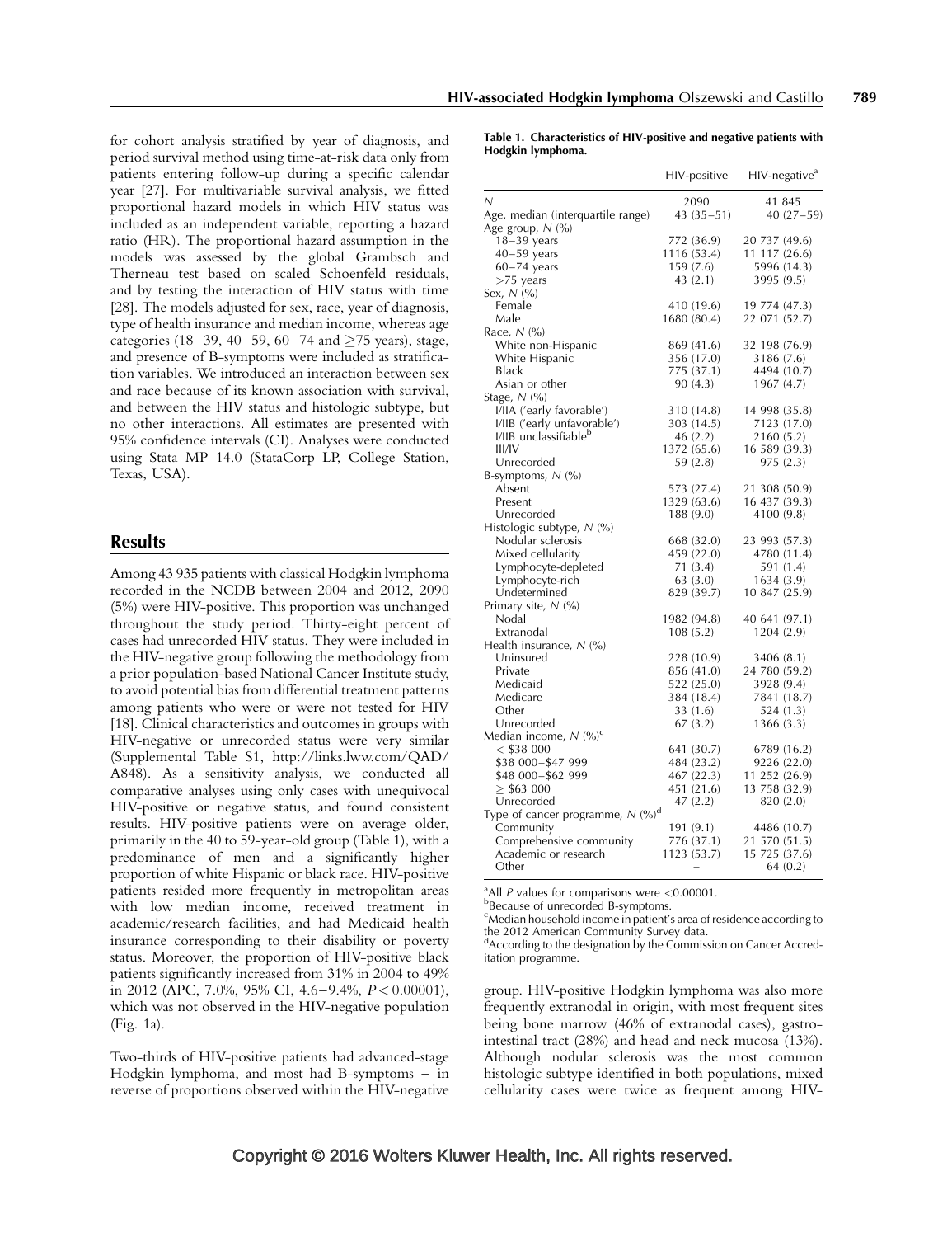<span id="page-3-0"></span>

Fig. 1. Distribution of race and treatment modalities among HIV-positive and HIV-negative patients with Hodgkin lymphoma. (a) Trends in the proportion of different races among HIV-positive and HIV-negative patients with Hodgkin lymphoma. (b) Treatment modalities delivered as initial course of therapy in Hodgkin lymphoma, stratified by stage and HIV status. Numbers on bars indicate percentage of cases; cases with undefined stage are not represented.

positive patients, and lymphocyte-depleted histology, whereas rare, was 2.4 times more common in this group. Forty percent of HIV-positive and 26% of HIV-negative cases had undetermined histologic subtype. Between 2004 and 2012, the proportion of nodular sclerosis cases decreased, whereas undetermined histology increased for both HIV-positive and HIV-negative patients (Supplemental Figure S1, [http://links.lww.com/QAD/A848\)](http://links.lww.com/QAD/A848).

#### Treatment modalities

Among HIV-positive patients 81% received chemotherapy (12% in combination with radiation), 13% received any radiation therapy, and 16% received no treatment for their lymphoma. The proportions treated with chemotherapy and radiation were significantly lower compared with the HIV-negative population (87, 31 and 9%, respectively, all  $P < 0.00001$ ). Furthermore, early stage HIV-associated Hodgkin lymphoma was less frequently treated with combined modality therapy (28 vs. 41%, Fig. 1b). Patients without assigned stage, while few, had a very high rate of not receiving any lymphoma-directed therapy (42% for HIV-positive and 38% for HIV-negative cases with unassigned stage). There was no evidence of change in the proportion of

## Copyright © 2016 Wolters Kluwer Health, Inc. All rights reserved.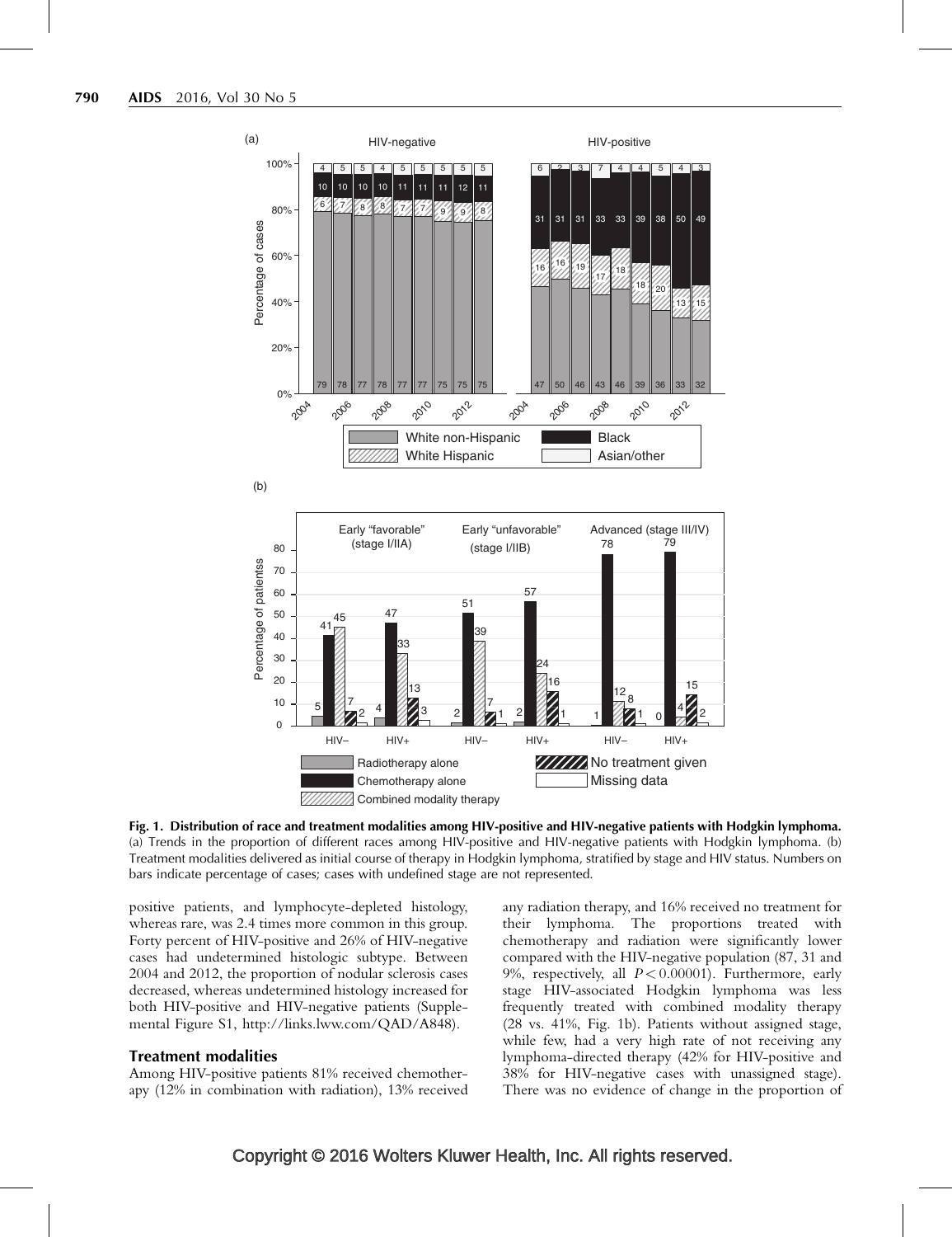|                                                                                                               | Odds ratio                                | 95% CI                                                           | $\mathsf{P}$                   |
|---------------------------------------------------------------------------------------------------------------|-------------------------------------------|------------------------------------------------------------------|--------------------------------|
| Age group<br>$18-39$ years<br>$40-59$ years<br>$60 - 74$ years<br>$\geq$ 75 years                             | Reference<br>1.35<br>1.92<br>5.70         | $(1.02 - 1.79)$<br>$(1.17 - 3.13)$<br>$(2.59 - 12.56)$           | 0.038<br>0.010<br>0.00001      |
| Sex<br>Women<br>Men                                                                                           | 0.68<br>Reference                         | $(0.48 - 0.94)$                                                  | 0.021                          |
| Race<br>White non-Hispanic<br><b>White Hispanic</b><br><b>Black</b><br>Other                                  | Reference<br>0.96<br>1.67<br>3.69         | $(0.64 - 1.44)$<br>$(1.24 - 2.27)$<br>$(1.54 - 8.86)$            | 0.86<br>0.0009<br>0.0035       |
| Nodular sclerosis<br>Histology<br>Mixed cellularity<br>Lymphocyte-depleted<br>Lymphocyte-rich<br>Undetermined | Reference<br>1.26<br>1.68<br>1.09<br>1.81 | $(0.87 - 1.82)$<br>(0.85–3.34)<br>(0.48–2.51)<br>(1.33–2.47)     | 0.22<br>0.14<br>0.83<br>0.0002 |
| Early favorable (I/IIA)<br>Stage<br>Early unfavorable (I/HB)<br>Advanced (III/IV)                             | 1.50<br>1.73<br>Reference                 | $(1.06 - 2.12)$<br>$(1.22 - 2.44)$                               | 0.024<br>0.0019                |
| Uninsured<br>Insurance<br>Private<br>Medicaid<br>Medicare<br>Other                                            | 1.63<br>Reference<br>1.28<br>1.04<br>0.91 | $(1.06 - 2.51)$<br>$(0.91 - 1.79)$<br>(0.72–1.52)<br>(0.32–2.58) | 0.025<br>0.15<br>0.82<br>0.86  |
| Median<br>$<$ \$38 000<br>\$38 000-\$47 999<br>income<br>\$48 000-\$62 999<br>≥\$63 000                       | 1.67<br>1.31<br>1.31<br>Reference         | $(1.13 - 2.46)$<br>(0.88–1.95)<br>$(0.88 - 1.97)$                | 0.010<br>0.19<br>0.19          |
| Type of<br>Community<br>Comprehensive<br>facility<br>Academic/research                                        | Reference<br>1.05<br>0.90                 | $(0.65 - 1.71)$<br>$(0.55 - 1.47)$                               | 0.83<br>0.68                   |
| Facility case $\leq$ 1 case/year<br>volume<br>> 1 case/year                                                   | Reference<br>0.87                         | $(0.62 - 1.21)$                                                  | 0.40                           |
| Year of diagnosis<br>т<br>0.3<br>0.5<br>$\overline{2}$<br>3<br>4<br>5                                         | 0.98                                      | $(0.93 - 1.03)$                                                  | 0.46                           |
| Odds ratio                                                                                                    |                                           |                                                                  |                                |

Fig. 2. Multivariable logistic model for nonreceipt of chemotherapy among HIV-positive patients with Hodgkin lymphoma. CI: confidence interval.

HIV-positive patients receiving chemotherapy (APC, 0.2%, 95% CI,  $-0.6$  to 1.0%,  $P = 0.61$ ), whereas a decrease in the utilization of radiation therapy was notable, consistent with nationwide trends (APC, –8.7%, 95% CI,  $-12.7$  to  $-4.6\%$ ,  $P = 0.000045$  [\[29\].](#page-9-0) Median time from diagnosis to treatment was 27 days, the same for HIV-positive and negative cases  $(P = 0.30)$ . Median dose of radiation was 30.6 Gy (interquartile range, 26–36), also the same regardless of the HIV status ( $P = 0.71$ ), as was the proportion treated with the technically advanced 3D conformal or intensity-modulated radiation therapy  $(18\%, P=0.97)$ .

We studied patient- and disease-related factors associated with the risk of not receiving chemotherapy, the critical component of curative treatment in Hodgkin lymphoma, in the HIV-positive population (Fig. 2). This risk was significantly higher for patients who were older, male, nonwhite, without health insurance, or who lived in areas with the lowest median income, as well as for early stage disease and for undetermined histology. We found a significant random effect related to the variation in treatment delivery in each of the 610 institutions (intraclass correlation, 9.8%, 95% CI, 4.3–20.9%). However, the model did not indicate any significant fixed effect for a difference between community or academic/research centers, or according to average yearly institutional volume, which varied from 0.1 to four HIV-positive Hodgkin lymphoma cases per year. The 55 facilities which reported more than one case per year (9% of institutions) cared for 38% of all patients.

#### Survival outcomes

With median follow-up of 51 months (interquartile range, 30 to 72 months), unadjusted 5-year OS for HIVpositive Hodgkin lymphoma was 66% (95% CI, 64– 68%), significantly lower than for HIV-negative patients (80%, 95% CI, 79–80%, [Fig. 3](#page-5-0)a). Stratified by stage, these estimates among HIV-positive patients were 86% (CI, 81–90%) for 'early favorable' (stage I/IIA), 71% (CI, 64–76%) for 'early unfavorable' (stage I/IIB), and 60% (CI, 57–63%) for advanced stage disease. Among HIVnegative patients, they were 89% (CI, 89–90%), 84% (CI, 83–85%), and 70% (CI, 69–70%), respectively. Unadjusted outcomes in the subcohort who received chemotherapy were also lower for HIV-positive cases (5-year OS 73%, 95% CI, 71–75%) than for HIVnegative ones (83%, 95% CI, 83–84%, [Fig. 3b](#page-5-0)). There was no evidence of a statistically significant trend in OS in the HIV-positive population either in cohort analysis stratified by year of diagnosis (log-rank  $P = 0.18$ ) or in the period survival analysis ( $P = 0.95$ , [Fig. 3](#page-5-0)c/d). These trends were not significant in the HIV-negative population, either ( $P = 0.45$  and  $P = 0.99$ , respectively).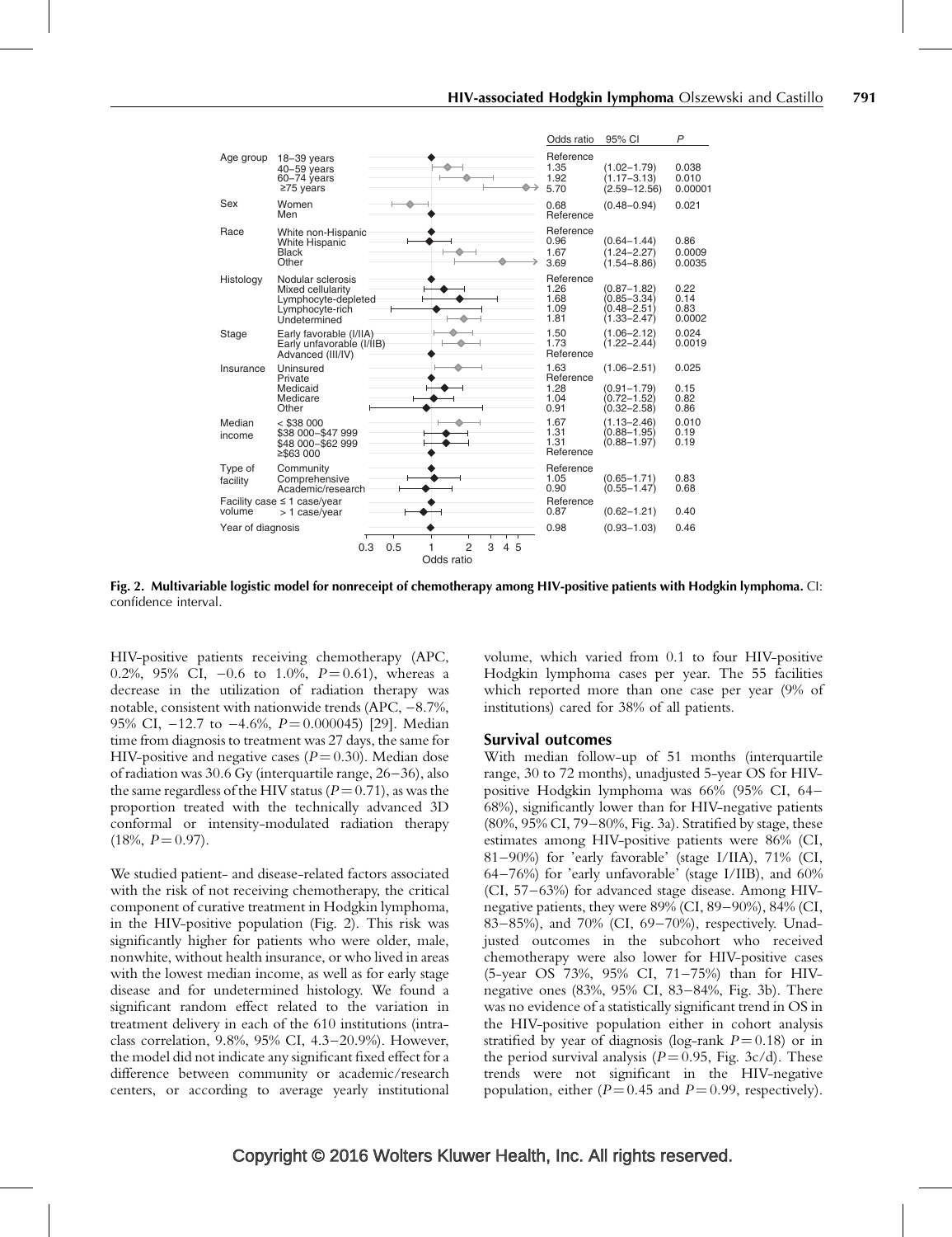<span id="page-5-0"></span>

Fig. 3. Survival outcomes in Hodgkin lymphoma. Kaplan–Meier curves of overall survival of all patients (a) and patients who received chemotherapy (b), stratified by stage grouping and HIV status; trends in overall survival of HIV-positive patients using cohort approach by year of diagnosis (c), and using period survival analysis, by year of observation (d).

In multivariable proportional hazard models, we discovered a significant interaction between the HIV status and histologic subtypes ( $P = 0.023$ ). Therefore, separate models were fitted for each morphologic category. Among patients who received chemotherapy, there was no significant difference in the hazard of death between HIV-positive and HIV-negative patients who had one of the defined classical histologic subtypes: nodular sclerosis, mixed cellularity, lymphocyte-rich or lymphocytedepleted Hodgkin lymphoma [\(Table 2\)](#page-6-0). In contrast,

mortality was significantly higher in the group of HIVpositive patients with undetermined histologic subtype, with OS numerically similar to HIV-negative lymphocyte-depleted Hodgkin lymphoma. In models fitted for the entire population regardless of treatment receipt, survival was worse for HIV-positive patients in all subsets (Supplemental Table S2, [http://links.lww.com/QAD/](http://links.lww.com/QAD/A848) [A848](http://links.lww.com/QAD/A848)). In a multivariable prognostic model limited to HIV-positive patients who received chemotherapy, OS was significantly worse with advancing age, for patients

## Copyright © 2016 Wolters Kluwer Health, Inc. All rights reserved.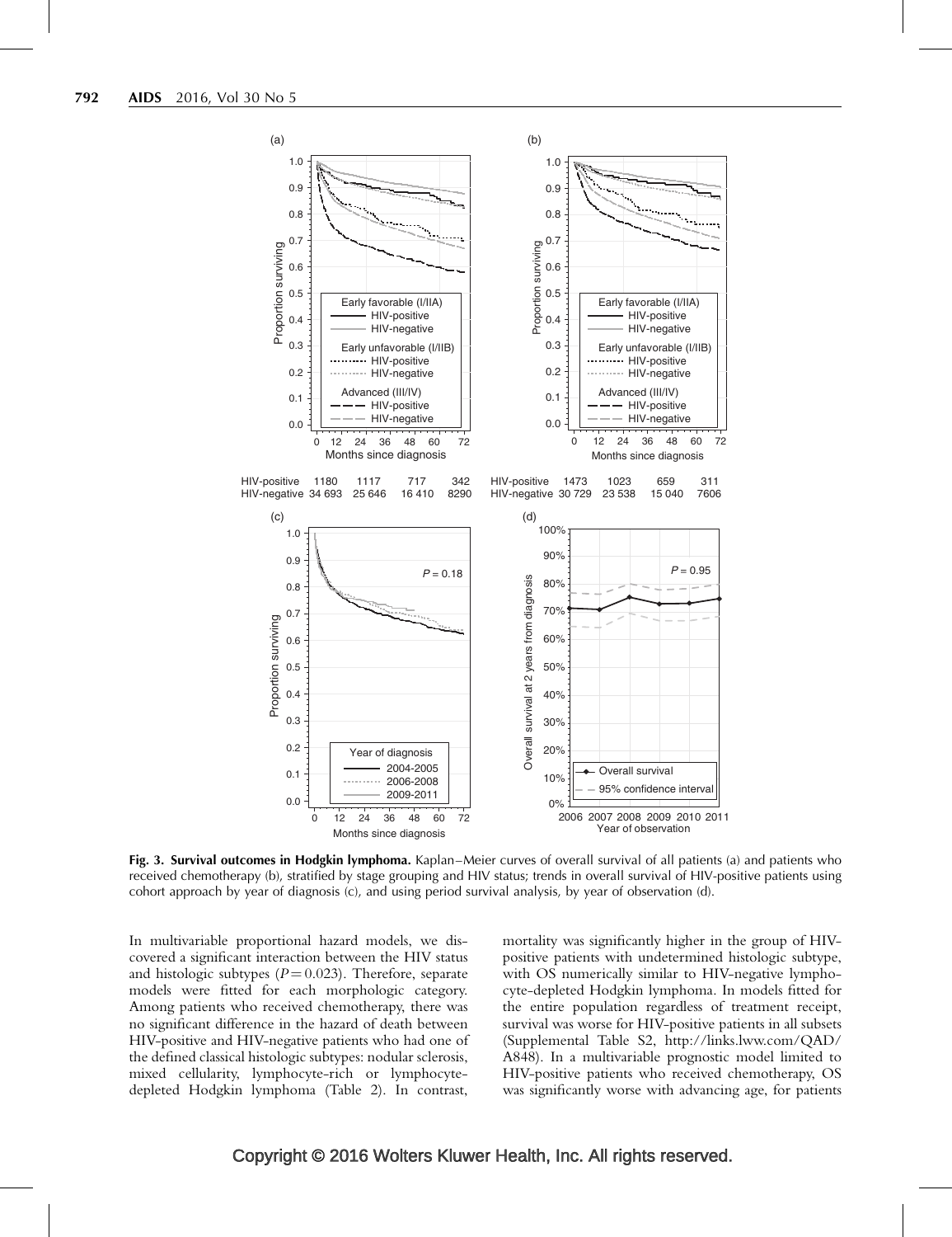|                     | Ν      |        | 5-year OS $(\% )$ |      | Multivariable model <sup>a</sup> |               |                    |  |
|---------------------|--------|--------|-------------------|------|----------------------------------|---------------|--------------------|--|
| Histologic subtype  | $HIV+$ | HIV-   | $HIV+$            | HIV- | Hazard ratio for HIV status      | 95% CI        |                    |  |
| Nodular sclerosis   | 616    | 21 736 | 80.2              | 87.2 | 1.08                             | $0.88 - 1.33$ | 0.46               |  |
| Mixed cellularity   | 407    | 4303   | 77.6              | 77.3 | 1.06                             | $0.80 - 1.40$ | 0.68               |  |
| Lymphocyte-rich     | 59     | 1442   | 71.1              | 84.0 | 1.27                             | $0.55 - 2.93$ | 0.58               |  |
| Lymphocyte-depleted | 63     | 523    | 69.0              | 64.9 | 1.05                             | $0.54 - 2.03$ | 0.89               |  |
| Undetermined        | 734    | 9507   | 63.5              | 77.0 | 1.56                             | $1.31 - 1.85$ | $< 0.0001^{\circ}$ |  |
| All histologies     | 1879   | 37 511 | 73.0              | 83.3 | 1.29                             | $1.15 - 1.44$ | $0.0001^{\circ}$   |  |

<span id="page-6-0"></span>

|  |  |  |  | Table 2. Overall survival, and hazard ratio for HIV-positive status among patients with Hodgkin lymphoma who received chemotherapy. |
|--|--|--|--|-------------------------------------------------------------------------------------------------------------------------------------|
|  |  |  |  |                                                                                                                                     |

a<br>Models adjusted for: age, sex, race, stage of the lymphoma, presence of B-symptoms, year of diagnosis, type of health insurance, and median income in the area of residence.

bModel with time-varying HR for HIV status: baseline HR, 2.00, time-varying HR: 0.98 ( $P = 0.002$ ).<br>SModel with time varying HR for HIV status: baseline HR, 1.60, time varying HR: 0.99 ( $P < 0.0001$ )

 $\epsilon$ Model with time-varying HR for HIV status: baseline HR, 1.60, time-varying HR: 0.99 ( $P < 0.0001$ ).

HIV+, HIV-positive;  $H_1V - H_2$ , HIV-negative; HR, hazard ratio.

with undetermined histology, advanced stage or unfavorable health insurance status (Supplemental Table S3, [http://links.lww.com/QAD/A848\)](http://links.lww.com/QAD/A848). There were no significant differences related to sex, race or type of treating facility. HIV-positive cases with undetermined histology had a higher rate of advanced-stage disease (75 vs. 63%) and extranodal disease (9 vs. 2%, particularly bone marrow, 5 vs. 1%) compared with those with defined Hodgkin lymphoma histologies, but there was no significant difference in age, sex or race distribution between those two groups. Additionally, the proportion of cases with undetermined histology was not significantly different between academic/research or community sites  $(P = 0.14)$ .

## **Discussion**

In this observational study, which contained a majority of American Hodgkin lymphoma cases diagnosed between 2004 and 2012, we investigated survival outcomes of HIV-positive patients in the context of treatment delivery. Our results demonstrate that previous unfavorable survival statistics in this group are related to two factors: a higher rate of nontreatment and a poor prognosis in the subgroup with undetermined histologic subtype. For patients with classical Hodgkin lymphoma morphology who were able to receive chemotherapy, OS was similar regardless of the HIV status after adjusting for stage and sociodemographic factors.

The proportions of Hodgkin lymphoma histologic categories in our analysis, which reflect diagnostic patterns in the United States community, and the associated OS, are quite different from some observational case series of HIV-positive Hodgkin lymphoma. In our contemporary NCDB dataset the most common histologic subtype was nodular sclerosis, just like in the HIV-negative population, although mixed cellularity predominated in prior series. The German HIV-Related Lymphoma Study Group prospectively studied

100 patients, excluding those with significant comorbidities, active drug addiction or psychiatric disease [\[12\]](#page-8-0). Mixed cellularity constituted 61% of cases, and the undetermined subtype 18%. Treatment involved standard chemotherapy used for HIV-negative Hodgkin lymphoma, with a resulting 2-year OS of 91%. Of note, all patients who relapsed had a baseline  $CD4^+$  cell count less than  $200$  cells/ $\mu$ l. These results were similar to a retrospective series from Spain (76% 5-year OS) [\[30\]](#page-9-0), and a comparative British analysis of 93 patients, of whom 80% had advanced-stage disease, 55% mixed cellularity, and 26% undetermined histology [\[11\]](#page-8-0). In that study all patients received standard Hodgkin lymphoma chemotherapy, and 5-year OS was not significantly different for HIV-positive and negative cases (79 and 88%, respectively). Similarly, investigators from the French Lymphovir observational cohort reported 62% prevalence of mixed cellularity and 21% of undetermined histology among 68 Hodgkin lymphoma cases, with 94% 2-year OS [\[15\]](#page-8-0).

All of the above studies were limited by a small sample size  $(\leq 100$  HIV-positive patients), thus lacking statistical power to conclusively compare OS. Contrasting with their optimistic estimates, data from national registries show significantly worse outcomes. A prospective cohort from 15 Spanish institutions captured 104 HIV-positive patients, of whom 83 were on cART and four did not receive any Hodgkin lymphoma therapy, showing 72% 5-year OS among patients on cART, but only 44% for those without antiviral therapy [\[31\].](#page-9-0) An analysis from eight American academic institutions in the period of 1996–2010 revealed 5-year OS for Hodgkin lymphoma of only 62%, which was lower for patients with  $CD4^+$  cell count less than 100 cells/ $\mu$ l or those not on cART [\[17\]](#page-8-0). Shiels et al. described survival of Hodgkin lymphoma cases in the United States using the Surveillance, Epidemiology and End Results programme data from 2000–2010, reporting 4% prevalence of the HIV infection (848 cases) [\[18\].](#page-8-0) Demographic characteristics of HIV-positive cases were similar to our (partially overlapping) cohort, with higher prevalence of HIV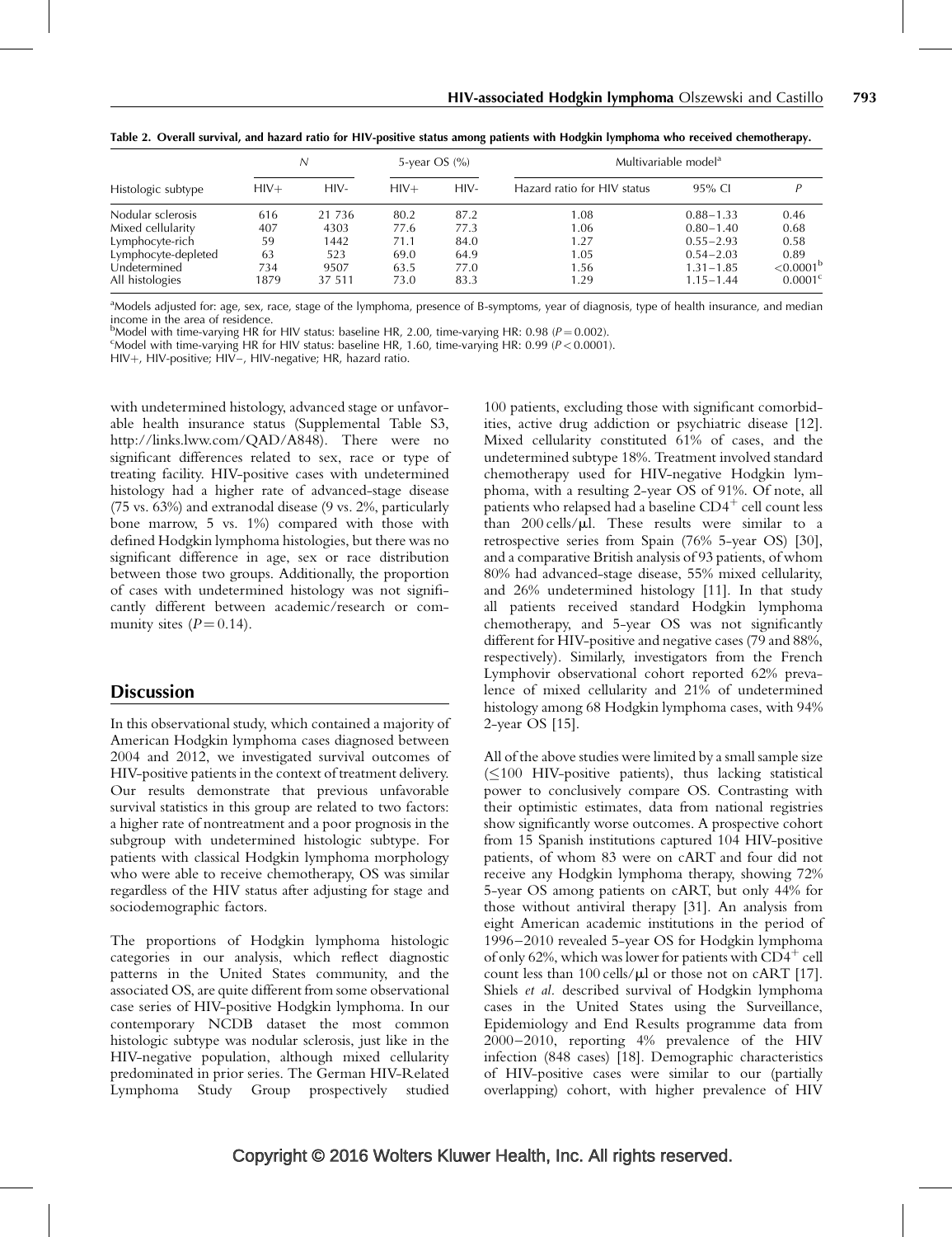among black patients (17%), those with mixed cellularity (11%), lymphocyte-depleted (15%) or undetermined Hodgkin lymphoma (11%). OS at 5 years was 73% for the HIV-positive and 83% for the HIV-negative population, but no information about either lymphoma-directed therapy or cARTwas available in that study. Of note, 66% of deaths among HIV-positive cases were ascribed to HIV/AIDS, and only 6% to Hodgkin lymphoma, although reliability of those designations using death certificates is questionable. A large, international retrospective of 229 patients with advanced-stage HIV-positive Hodgkin lymphoma reported 5-year OS of 78% and identified  $CD4^+$  cell count less than 200 cells/ $\mu$ l as a risk factor for progression-free survival and OS, primarily associated with the risk of death from non-Hodgkin lymphoma causes [\[16\]](#page-8-0).

Similarly to the recent HIV/AIDS Cancer Match Study [\[19\]](#page-8-0), we found that a significant proportion (18%) of HIV-infected Hodgkin lymphoma patients do not receive treatment for this curable cancer, which was 1.7 times higher than in the HIV-negative population. Nonreceipt of chemotherapy correlated with unfavorable socioeconomic variables, including black race, lack of health insurance and residence in high-poverty areas. These associations are concerning in the context of HIV incidence in the United States, which is nearly 10 times higher in African Americans compared with whites [\[32\]](#page-9-0), and the fact that according to our data half of currently diagnosed HIV-positive Hodgkin lymphoma patients are of black race. The identified factors may certainly correlate with lower baseline  $CD4^+$  cell counts, presence of AIDS, lack of access to cART, or opportunistic infections, or other psychosocial factors influencing the ability to receive lymphoma-directed therapy. Substance abuse, homelessness, and mental health disorders have a higher prevalence in patients affected by HIV [\[33,34\]](#page-9-0).

Likewise, we could not analyze in depth clinical characteristics of the HIV-positive patients with undetermined Hodgkin lymphoma histology, a group that was identified as high-risk for both nonreceipt of chemotherapy and for subsequent survival. A plausible explanation for these associations might be that those patients were diagnosed by a biopsy of the bone marrow (54% had stage IV disease), another extranodal site, or a suboptimal specimen that precluded adequate classification. This had been the case in some clinical series, which contained between 20 and 40% of cases with undetermined subtype, yet did not detect worse survival for this group [\[6,10,11,15,16\]](#page-8-0). Undetermined histology has been associated with worse survival in the general Hodgkin lymphoma population [\[35\].](#page-9-0) Failed diagnostic classification may reflect patients' poor clinical condition precluding extensive workup, administration of standard therapy, and consequently leading to poor survival. Another possibility is that unusual morphology correlates with unfavorable prognosis or a more advanced HIV

infection, although in the study by Biggar et al. median  $CD4^+$  cell count of patients with undetermined histology was not different than in other subtypes [\[6\].](#page-8-0) This group of patients, whether because of aggressive Hodgkin lymphoma biology or unfavorable baseline patient characteristics, may potentially benefit from novel therapeutic approaches that lower acute toxicity without sacrificing efficacy. For example, the monoclonal antibody-drug conjugate brentuximab vedotin is currently being studied in the front-line setting for HIV-associated Hodgkin lymphoma in the United States and France (NCT01771107, NCT02298257).

Unrecorded lymphoma and treatment-related variables in the NCDB, which include type and duration of chemotherapy, toxicity, response to treatment, Hodgkin lymphoma recurrences, as well as details of immune status and cART administration, pose a significant limitation to our analysis. Current National Comprehensive Cancer Network guidelines encourage testing all Hodgkin lymphoma patients for HIV to allow optimal management of both conditions when they coincide [\[21\]](#page-8-0), yet we found that 38% of Hodgkin lymphoma cases in the United States were not tested, indicating potential missed diagnostic and therapeutic opportunities. Complete remission after initial therapy and baseline  $CD4^+$  cell count are the principal factors affecting survival in the HIV-positive Hodgkin lymphoma population [\[12,16,31\]](#page-8-0). We could not determine to what extent the disparities in chemotherapy administration correlate with lack of cARTor virologic failure. We also could not disentangle AIDS- and Hodgkin lymphoma-associated mortality, which is difficult even in clinical series because of unclear attribution of many events (e.g. an opportunistic infection during Hodgkin lymphoma chemotherapy). Further research is needed to establish optimal treatment strategy for HIV-associated Hodgkin lymphoma that can balance its curative potential with risks of serious adverse events. In particular, we found that the use of combined modality therapy in early stage disease was less frequent than among HIV-negative patients, although it may offer conceptual benefits in a setting of lower hematologic tolerance of chemotherapy.

The fact that survival with active treatment is not influenced by HIV status in patients with classical histologic subtypes of Hodgkin lymphoma underscores the need for an aggressive approach to obtain an adequate diagnostic sample and to deliver curative therapy, but also for adequate supportive care to assure its safety. This includes granulocyte growth factor for prevention of febrile neutropenia (particularly in cases with bone marrow involvement), multidisciplinary management of infectious prophylaxis and cART (especially considering drug–drug interactions with chemotherapy agents), as well as psychosocial interventions to minimize distress related to disease and treatment toxicity [\[14,20,36,37\]](#page-8-0). A majority of HIV-positive patients in the current era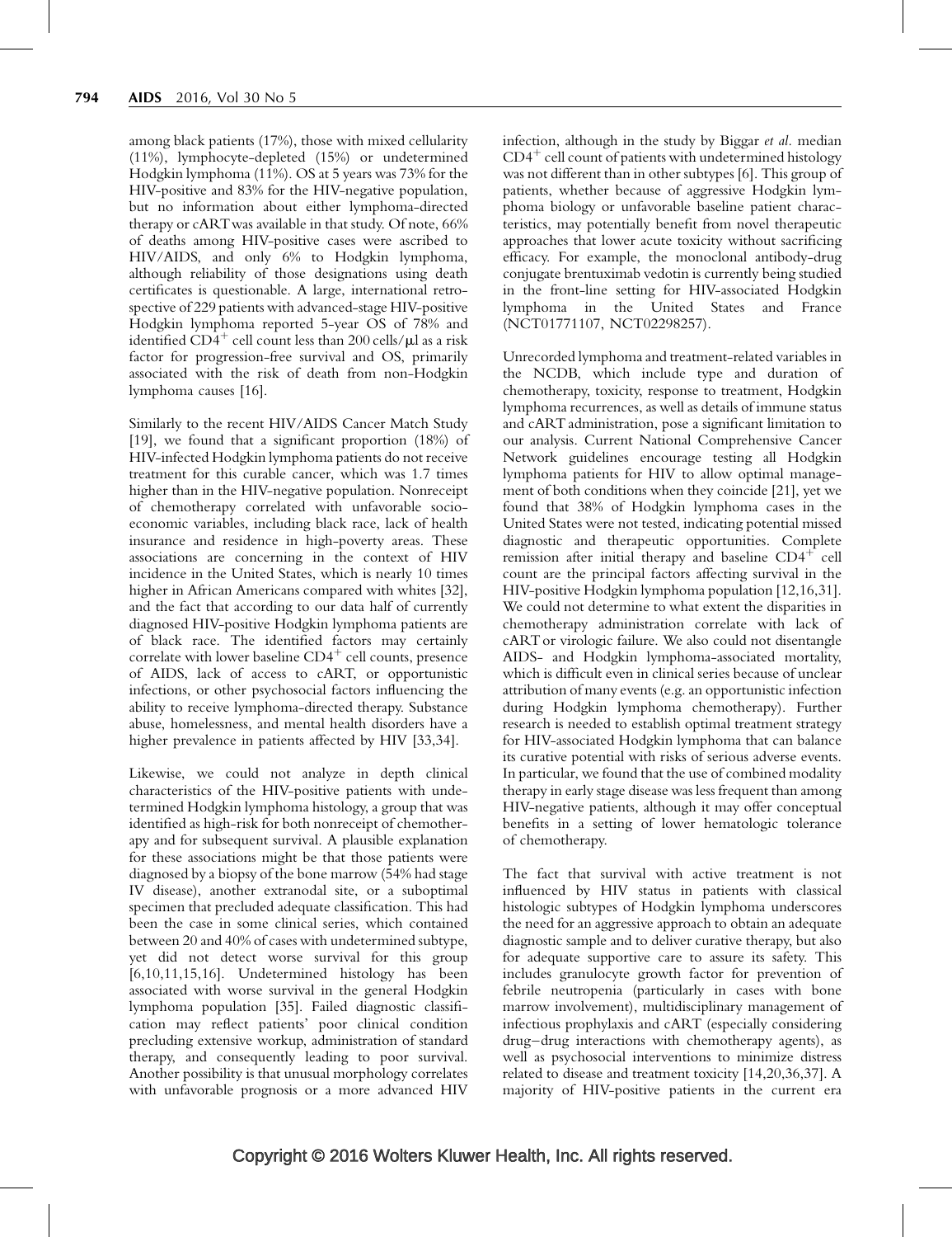<span id="page-8-0"></span>appear to have the favorable nodular sclerosis morphology and should not miss the opportunity of upfront cure. Those with excellent immune function should potentially not be excluded from the upcoming clinical trials involving immunotherapy or checkpoint inhibitors, as had been previously advocated [\[38,39\].](#page-9-0) Patients with undetermined histology require particular attention due to worse prognosis and high risk of nontreatment, and may be targeted by novel, alternative approaches.

## Acknowledgements

The data used in the study are derived from a deidentified NCDB file. The American College of Surgeons and the Commission on Cancer have not verified and are not responsible for the analytic or statistical methodology employed, or the conclusions drawn from these data by the investigator.

Authorship contribution: A.J.O. and J.J.C. designed the research; A.J.O. analyzed the data; A.J.O. and J.J.C. interpreted the results and wrote the article.

Source of funding: A.J.O. is currently supported by the American Society of Hematology Research Scholar Award, and the American Cancer Society Research Scholar Award (grant number RSG-15-211-01-CPHPS).

Presented in abstract form at the 2015 American Society of Hematology Meeting on Hematologic Malignancies, Chicago, Illinois, 18 September 2015.

#### Conflicts of interest

There are no conflicts of interest.

#### References

- Engels EA, Biggar RJ, Hall HI, Cross H, Crutchfield A, Finch IL. et al. Cancer risk in people infected with human immunodeficiency virus in the United States. Int J Cancer 2008; 123:187-194.
- 2. Calabresi A, Ferraresi A, Festa A, Scarcella C, Donato F, Vassallo F, et al. Incidence of AIDS-defining cancers and virus-related and nonvirus-related non-AIDS-defining cancers among HIVinfected patients compared with the general population in a large health district of Northern Italy, 1999-2009. HIV Med 2013; 14:481–490.
- 3. Gotti D, Danesi M, Calabresi A, Ferraresi A, Albini L, Donato F, et al. Clinical characteristics, incidence, and risk factors of HIVrelated Hodgkin lymphoma in the era of combination antiretroviral therapy. AIDS Patient Care STDS 2013; 27:259–265.
- 4. Herida M, Mary-Krause M, Kaphan R, Cadranel J, Poizot-Martin I, Rabaud C, et al. Incidence of non-AIDS-defining cancers before and during the highly active antiretroviral therapy era in a cohort of human immunodeficiency virus-infected patients. J Clin Oncol 2003; 21:3447–3453.
- 5. Patel P, Hanson DL, Sullivan PS, Novak RM, Moorman AC, Tong TC, et al. Incidence of types of cancer among HIVinfected persons compared with the general population in the United States, 1992-2003. Ann Intern Med 2008; 148:728–736.
- 6. Biggar RJ, Jaffe ES, Goedert JJ, Chaturvedi A, Pfeiffer R, Engels EA. Hodgkin lymphoma and immunodeficiency in persons with HIV/AIDS. Blood 2006; 108:3786-3791.
- 7. Bohlius J, Schmidlin K, Boue F, Fatkenheuer G, May M, Caro-Murillo AM, et al. HIV-1-related Hodgkin lymphoma in the era of combination antiretroviral therapy: incidence and evolution of CD4(+) T-cell lymphocytes. Blood 2011; 117:6100-6108.
- 8. Guiguet M, Boue F, Cadranel J, Lang JM, Rosenthal E, Costagliola D, et al. Effect of immunodeficiency, HIV viral load, and antiretroviral therapy on the risk of individual malignancies (FHDH-ANRS CO4): a prospective cohort study. Lancet Oncol 2009; 10:1152–1159.
- 9. Powles T, Robinson D, Stebbing J, Shamash J, Nelson M, Gazzard B, et al. **Highly active antiretroviral therapy and the** incidence of non-AIDS-defining cancers in people with HIV infection. *J Clin Oncol* 2009; 27:884-890.
- 10. Gerard L, Galicier L, Boulanger E, Quint L, Lebrette MG, Mortier E, et al. Improved survival in HIV-related Hodgkin's lymphoma since the introduction of highly active antiretroviral therapy. AIDS 2003; 17:81–87.
- 11. Montoto S, Shaw K, Okosun J, Gandhi S, Fields P, Wilson A, et al. HIV status does not influence outcome in patients with classical Hodgkin lymphoma treated with chemotherapy using doxorubicin, bleomycin, vinblastine, and dacarbazine in the highly active antiretroviral therapy era. J Clin Oncol 2012; 30:4111–4116.
- 12. Hentrich M, Berger M, Wyen C, Siehl J, Rockstroh JK, Muller M, et al. Stage-adapted treatment of HIV-associated Hodgkin lymphoma: results of a prospective multicenter study. J Clin Oncol 2012; 30:4117–4123.
- 13. Dolcetti R, Boiocchi M, Gloghini A, Carbone A. Pathogenetic and histogenetic features of HIV-associated Hodgkin's disease. Eur J Cancer 2001; 37:1276–1287.
- 14. Uldrick TS, Little RF. How I treat classical Hodgkin lymphoma in patients infected with human immunodeficiency virus. Blood 2015; 125:1226–1235quiz 1355.
- 15. Besson C, Lancar R, Prevot S, Brice P, Meyohas MC, Marchou B, et al. High risk features contrast with favorable outcomes in HIV-associated Hodgkin Lymphoma in the modern cART era, ANRS CO16 LYMPHOVIR cohort. Clin Infect Dis 2015; 61:1469–1475.
- 16. Castillo JJ, Bower M, Bruhlmann J, Novak U, Furrer H, Tanaka PY, et al. Prognostic factors for advanced-stage human immunodeficiency virus-associated classical Hodgkin lymphoma treated with doxorubicin, bleomycin, vinblastine, and dacarbazine plus combined antiretroviral therapy: a multiinstitutional retrospective study. Cancer 2015; 121:423-431.
- 17. Gopal S, Patel MR, Yanik EL, Cole SR, Achenbach CJ, Napravnik S, et al. Temporal trends in presentation and survival for HIVassociated lymphoma in the antiretroviral therapy era. *J Natl* Cancer Inst 2013; 105:1221–1229.
- 18. Shiels MS, Koritzinsky EH, Clarke CA, Suneja G, Morton LM, Engels EA. Prevalence of HIV Infection among U.S. Hodgkin lymphoma cases. Cancer Epidemiol Biomarkers Prev 2014; 23:274–281.
- 19. Suneja G, Shiels MS, Angulo R, Copeland GE, Gonsalves L, Hakenewerth AM, et al. Cancer treatment disparities in HIVinfected individuals in the United States. J Clin Oncol 2014; 32:2344–2350.
- 20. Connors JM. Risk assessment in the management of newly diagnosed classical Hodgkin lymphoma. Blood 2015; 125:1693–1702.
- 21. Hoppe RT, Advani RH, Ai WZ, Ambinder RF, Aoun P, Bello CM, et al. Hodgkin lymphoma, version 2.2015. J Natl Compr Canc Netw 2015; 13:554–586.
- 22. Bilimoria KY, Stewart AK, Winchester DP, Ko CY. The National Cancer Data Base: a powerful initiative to improve cancer care in the United States. Ann Surg Oncol 2008; 15:683–690.
- 23. Bilimoria KY, Bentrem DJ, Stewart AK, Winchester DP, Ko CY. Comparison of commission on cancer-approved and -nonapproved hospitals in the United States: implications for studies that use the National Cancer Data Base. / Clin Oncol 2009; 27:4177–4181.
- 24. Deddens JA, Petersen MR. Approaches for estimating prevalence ratios. Occup Environ Med 2008; 65:501-506.
- 25. Brown H, Prescott R. Mixed models for categorical data. In: Applied mixed models in medicine. Chichester, UK: John Wiley & Sons, Ltd; 2006. pp. 153–181.